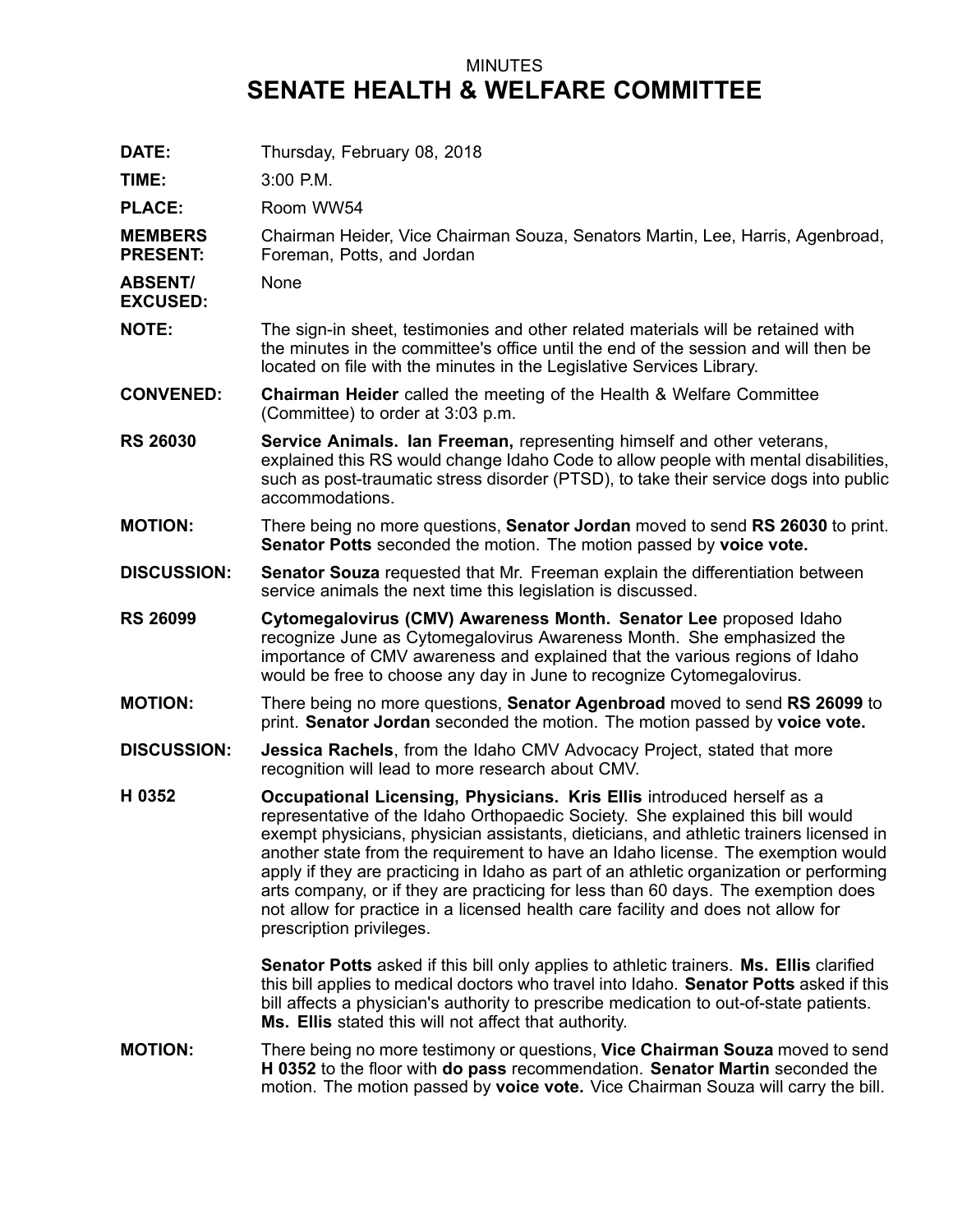- **PASSED THE GAVEL:** Chairman Heider passed the gavel to Vice Chairman Souza.
- **DOCKET NO. 15-0202-1701 Vocational Rehabilitation Services. Dr. Mike Walsh** introduced himself as the Chief of Rehabilitation Services for the Idaho Commission for the Blind and Visually Impaired (ICBVI). He explained this docket would align the rules with federal workforce laws that govern vocational rehabilitation programs. This docket would require the ICBVI to develop an individualized plan for employment within 90 days of eligibility determination. **Dr. Walsh** explained this docket would also: provide increased funding for tuition fees; provide funding for <sup>a</sup> broader range of education and training programs; increase the cap on follow-up low-vision consultation costs; increase on-the-job training fees; add the ICBVI's selection policy to the rules.
- **DISCUSSION: Senator Jordan** asked whether the on-the-job training fee increase serves as an incentive for employers to offer employment. **Dr. Walsh** responded that it does offer an incentive, as the ICBVI pays the employer during the training period.
- **MOTION:** There being no more testimony or questions, **Senator Martin** moved to approve **Docket No. 15-0202-1701. Senator Harris** seconded the motion. The motion passed by **voice vote.**
- **PASSED THE** Vice Chairman Souza passed the gavel back to Chairman Heider.

**GAVEL:**

## **S 1262 Patient Caregiver Support Act.**

- **MOTION: Chairman Heider** moved to hold **S 1262**. The motion was seconded by **Senator Martin. Chairman Heider** commended Lupe Wissel, the State Director of the American Association of Retired Persons (AARP) Idaho, for her work. He suggested that AARP and the Idaho Hospital Association (IHA) work together to arrive at a consensus on this bill. The Committee will hold the bill until the two groups present <sup>a</sup> bill they both agree upon. The motion passed by **voice vote.**
- **PRESENTATION: Catastrophic Health Care Cost Program. Kathryn Mooney** introduced herself as the Program Director for the Catastrophic Health Care Cost Program (CAT). She explained that the program is <sup>a</sup> medical financial assistance program. Eligible patients have <sup>a</sup> lien placed against them and must sign <sup>a</sup> reimbursement agreement. Participants are sometimes able to repay their medical bills at the Medicaid rate. **Ms. Mooney** stated that the CAT fund is part of the General Fund, but is governed by <sup>a</sup> board of directors.

**Ms. Mooney** noted that CAT fund applications are reviewed for Medicaid eligibility, and 10-14 percent are determined to be Medicaid eligible. She referenced the "Combined State and County Cases and Dollars" table in the CAT fund slideshow (see Attachment 1), which shows <sup>a</sup> breakdown of diagnoses and associated costs. She noted that counties bear the majority of the cost for mental health treatments. **Ms. Mooney** stated that the CAT fund administrative costs are less than \$400,000 annually.

**Ms. Mooney** stated that the CAT fund must conduct medical reviews. The number of medical reviews per year has increased annually since 2016. She then referenced the "New CAT Cases Approved and Provider Payments for 2017 and 2018" table in the slideshow (see Attachment 1). The number of cases approved can vary greatly from year to year; such fluctuations make it difficult to estimate future costs.

**Senator Potts** asked if the 2018 numbers are up-to-date or if they are projections for full-year spending. **Ms. Mooney** responded that the numbers indicate the amount already spent/cases already approved in fiscal year (FY) 2018. **Chairman Heider** expressed concern that FY 2018 spending was already so high.